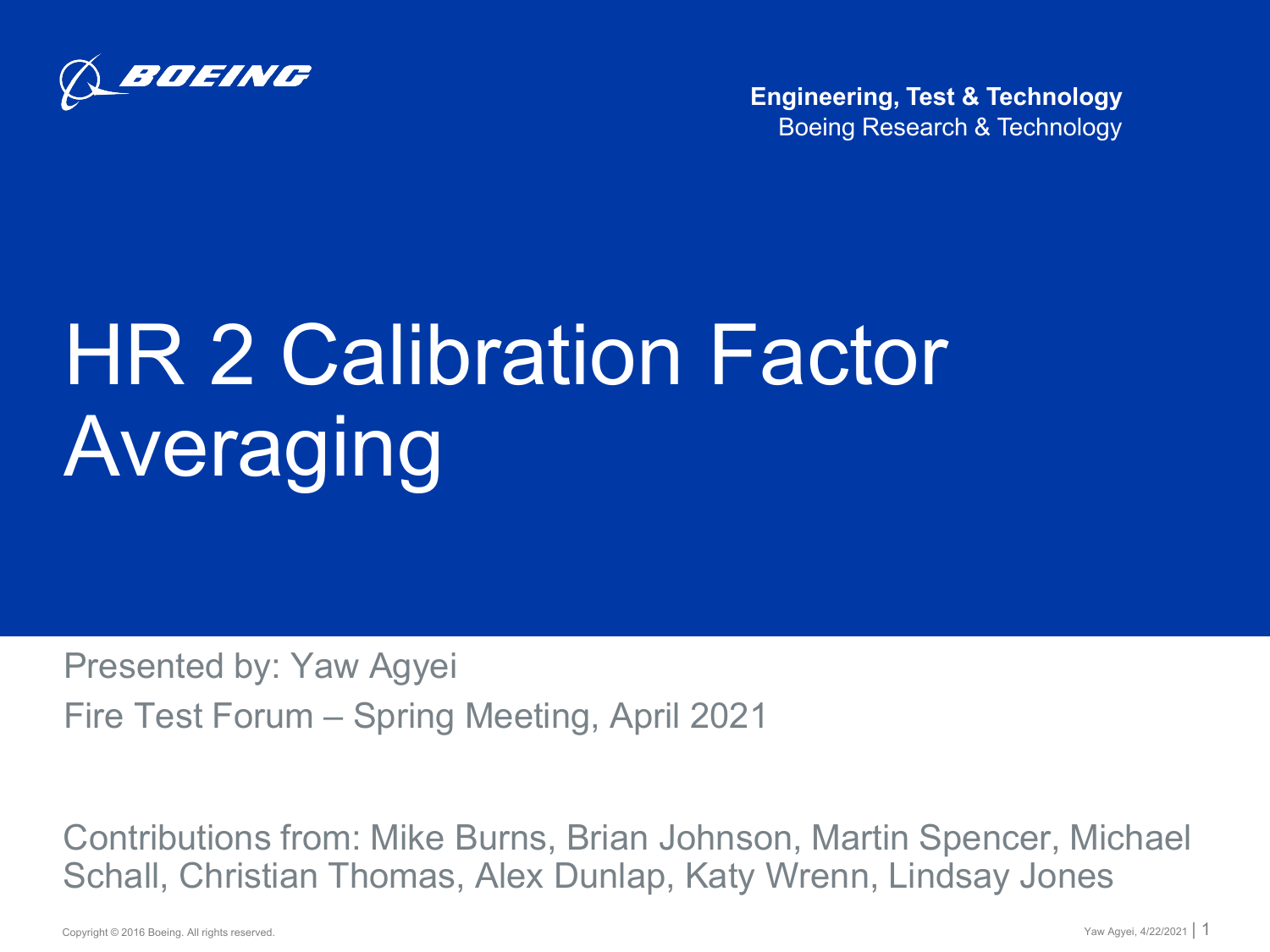#### Agenda

- 1. Operating Response Specification Limits Recap
	- Establishing Specification Limits
	- New HR 2 Unit Validation
	- Daily HR 2 Operations Assessment
- 2. Reducing Calibration Factor Variation Impact on Heat Release **Properties** 
	- Simple Moving Average Method Proposal
	- Simple Moving Average Sensitivity Analysis
- 3. Summary / Q&A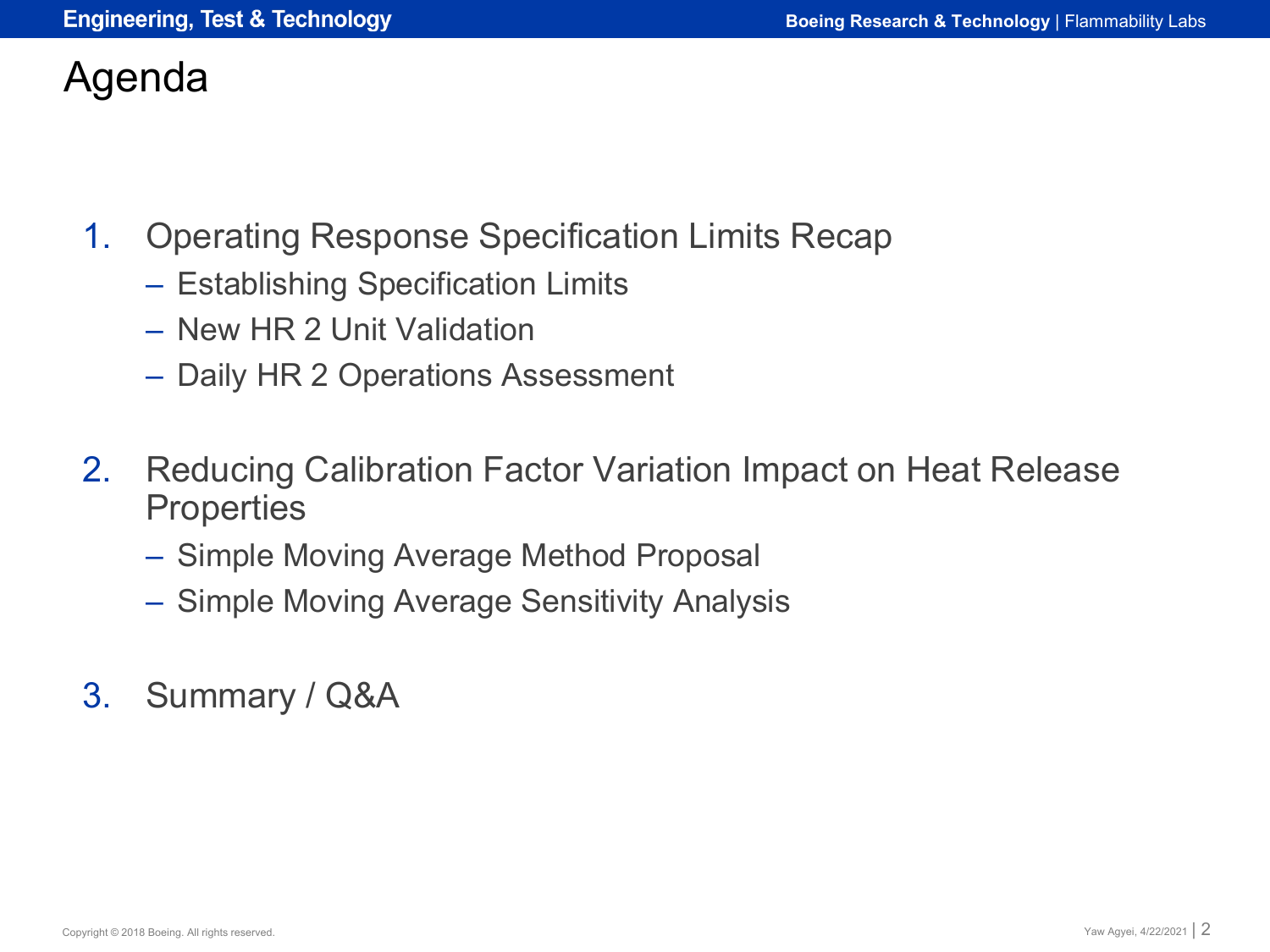## Operating Response Specification Limits Recap

#### **Establish operating response specification limits using TRL 6 Phase 1 unit assessment data - minimum of 5 units**

- Minimum of 100 data points from each unit
- 99-95% Tolerance intervals: 95% confidence that 99% of the population will fall within range

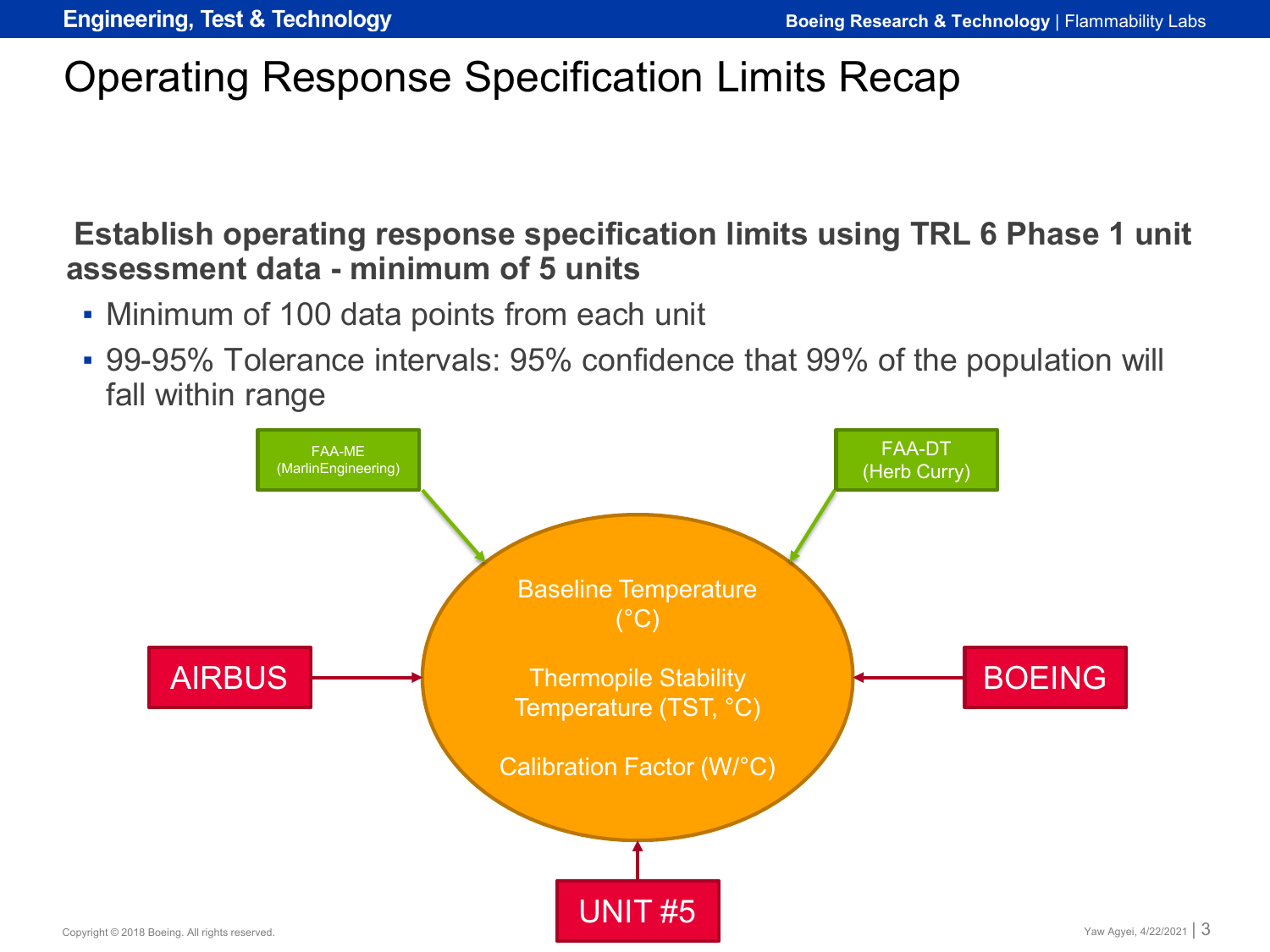## Operating Response Specification Limit Recap

#### **New HR 2 Unit Validation**

- After installation of new unit, conduct unit assessment to validate new unit.
	- 1. Conduct minimum of 100 methane calibrations
	- 2. Record baseline temperature, thermopile stability temperature, calibration factor
	- 3. Determine mean and standard deviation for each response
	- 4. Compute process capability index (CpK) for each response
		- Defines the ability of the HR 2 unit to produce a response that meets test method specification limits

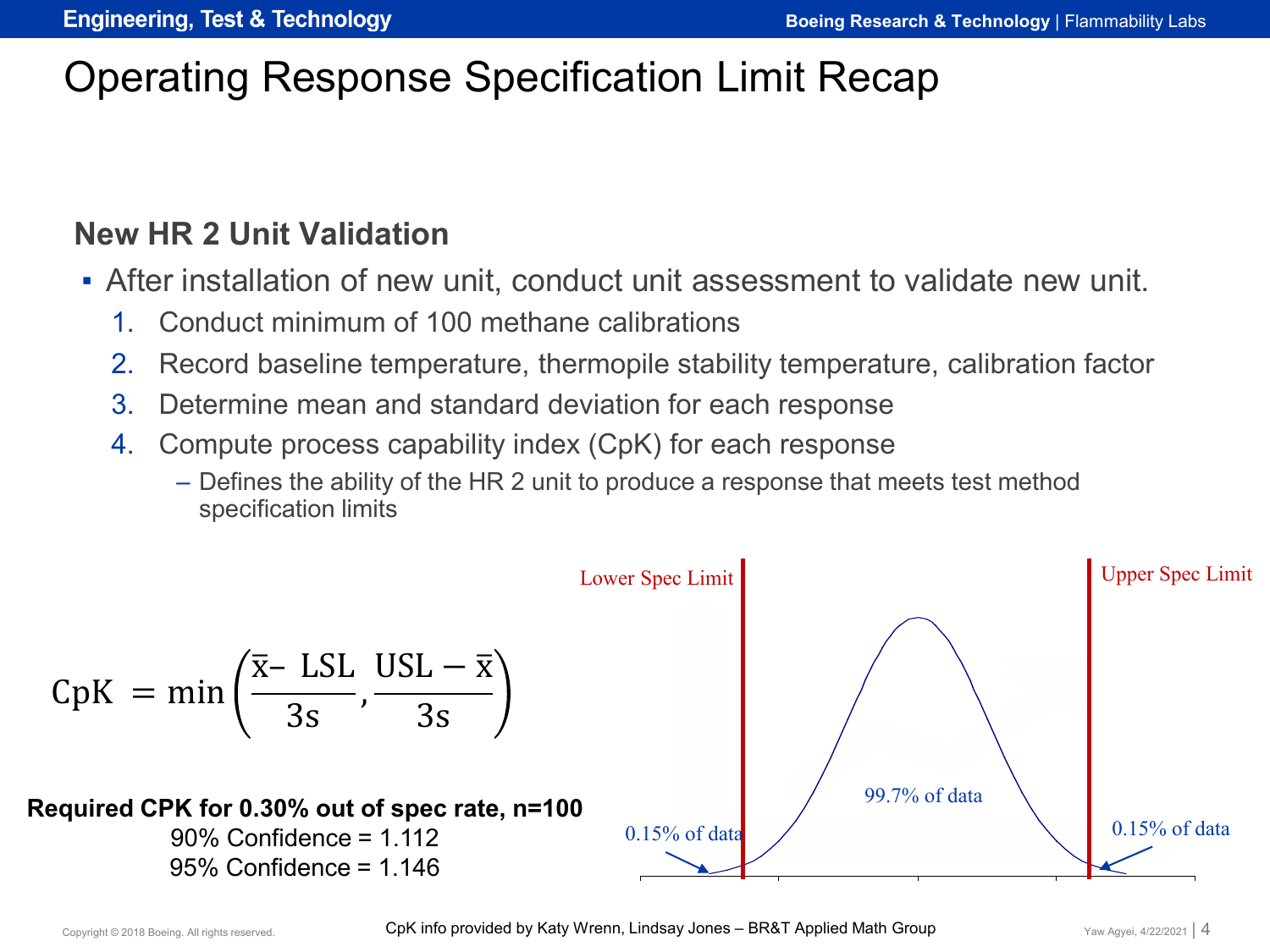## Operating Response Specification Limit Recap

#### **Daily HR 2 Operations Assessment**

- Critical operating responses must fall within specification limits for all testing
	- Baseline temperature (°C)
	- Thermopile Stability Temperature (TST, °C)
	- Calibration factor (W/°C)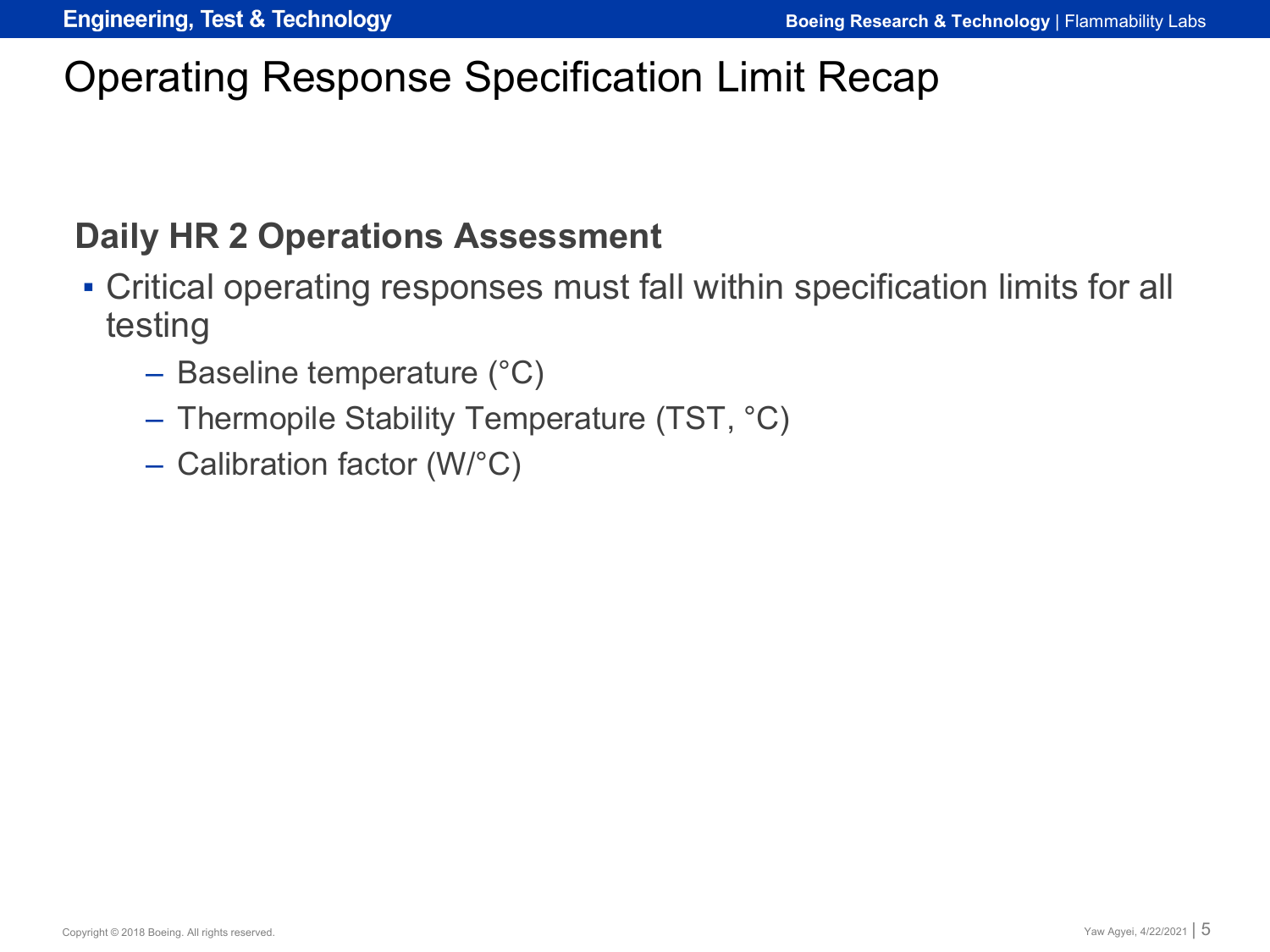- Calibration Factor  $(K_h)$ 
	- Proportionality constant, determined by performing the calibration procedure.
	- Correlates the heat released by a specimen when burned to the known heat content of methane.
	- Calibration procedure conducted weekly and after each repair or maintenance of the apparatus that may affect the unit's response.
	- May vary significantly, variations significantly impact heat release properties

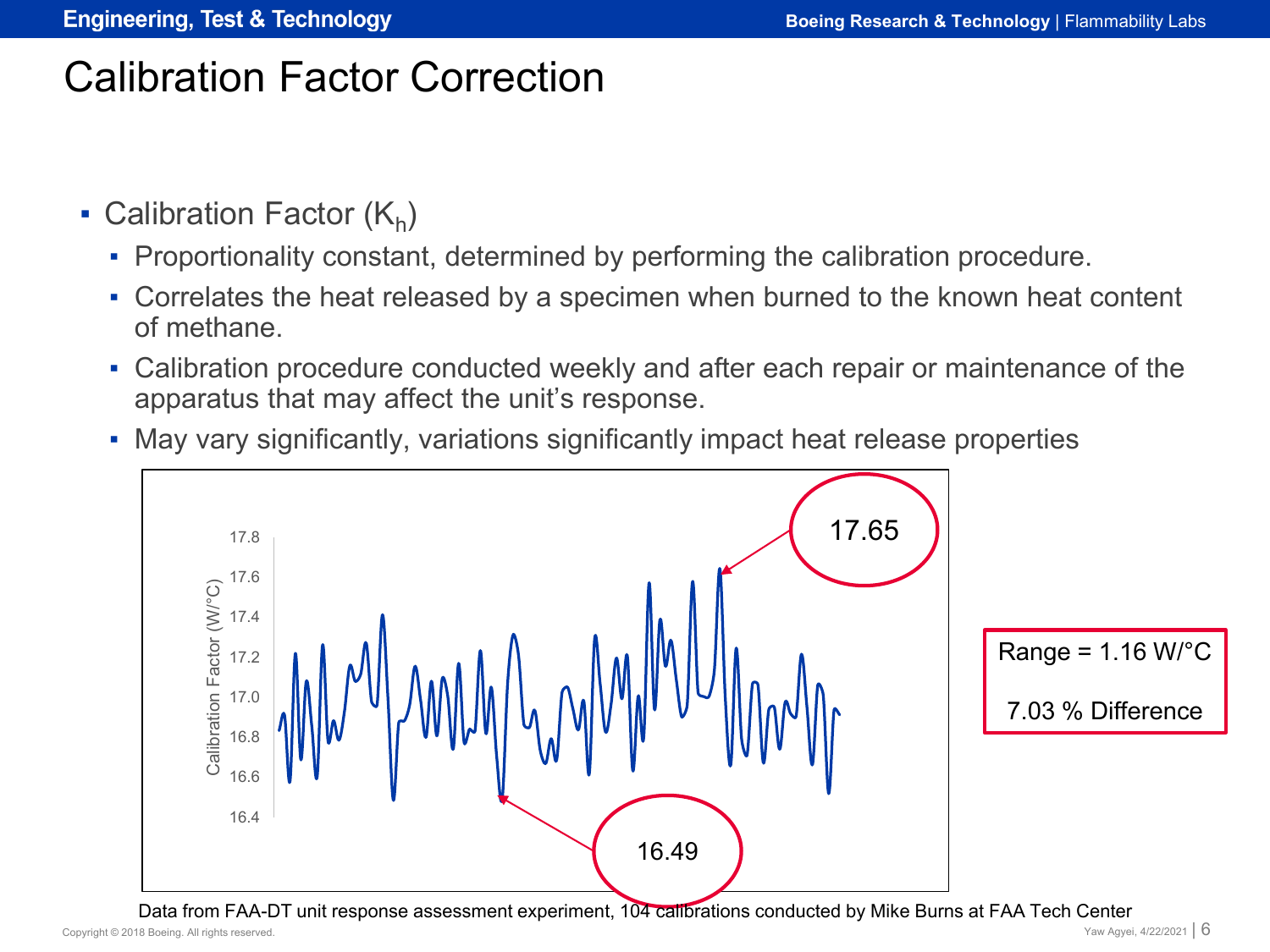#### **Calibration Factor Impact on Heat Release Properties**

- Calibration factor directly proportional to HRR
- $\bullet$  % change in CF = % change in HRR
- HR 2 TRL 6 Phase 2 Testing Example:
	- FAA-DT unit
	- Schneller specimen
	- Calculated CF on 1<sup>st</sup> day of testing = 17.28 W/ $^{\circ}$ C

|                                      | <b>Min</b> | <b>Actual</b> | <b>Max</b> |
|--------------------------------------|------------|---------------|------------|
| Calibration Factor (W/°C)            | 16.49      | 17.28         | 17.65      |
| % difference                         | $-4.6%$    | -             | $2.1\%$    |
| Peak HR (kW/m <sup>2</sup> )         | 44.3       | 46.4          | 47.4       |
| 2-Min Total (kW-min/m <sup>2</sup> ) | 33.7       | 35.3          | 36.1       |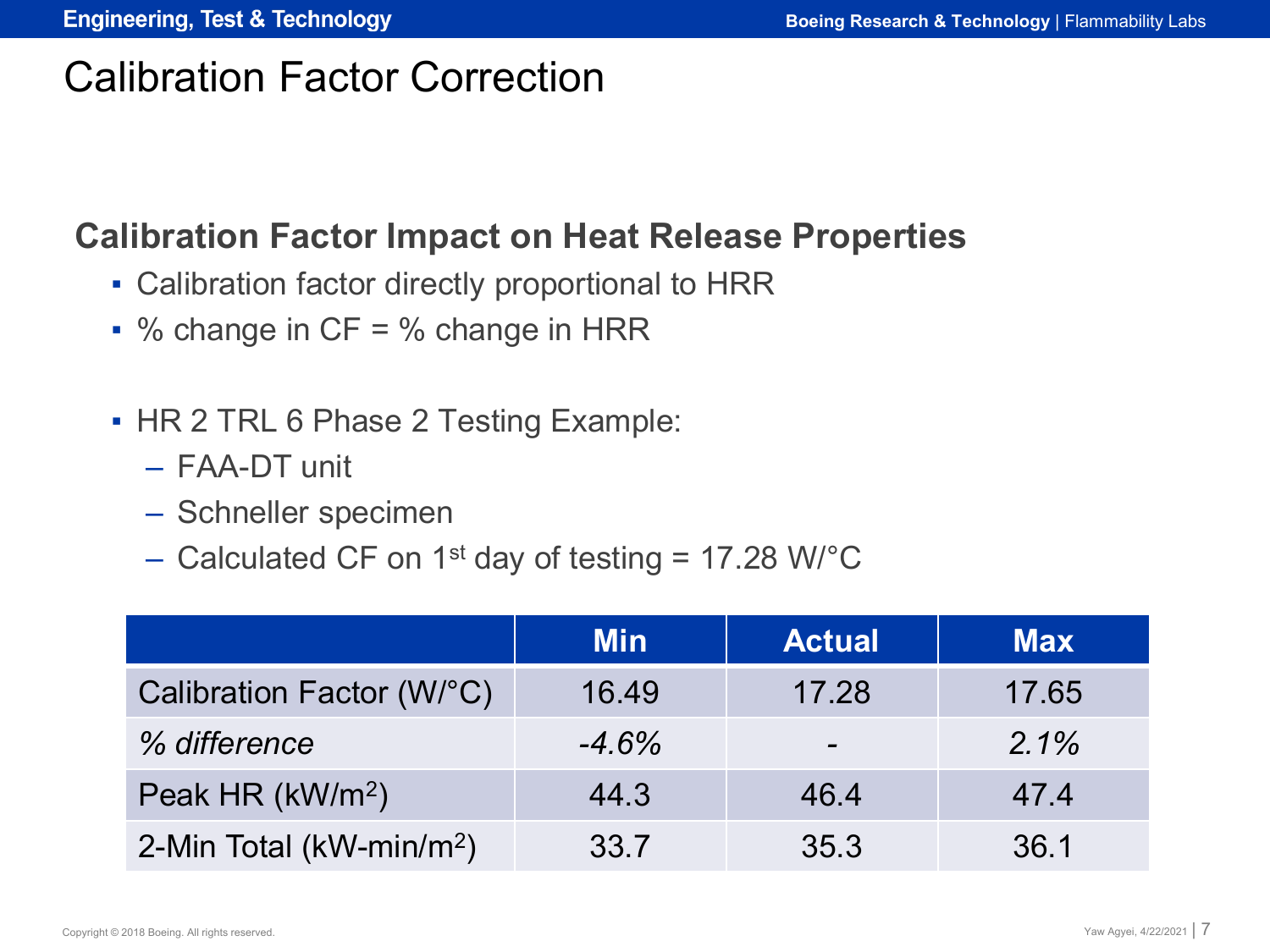#### **Mike Burn's proposal**

- Use simple moving average to compute applied calibration factor
	- Offers stable calibration factor value over time
	- Calibration factor less prone to whipsawing up and down
	- More representative of instrument's performance over time



Data from FAA-DT unit response assessment experiment, 104 calibrations conducted by Mike Burns at FAA Tech Center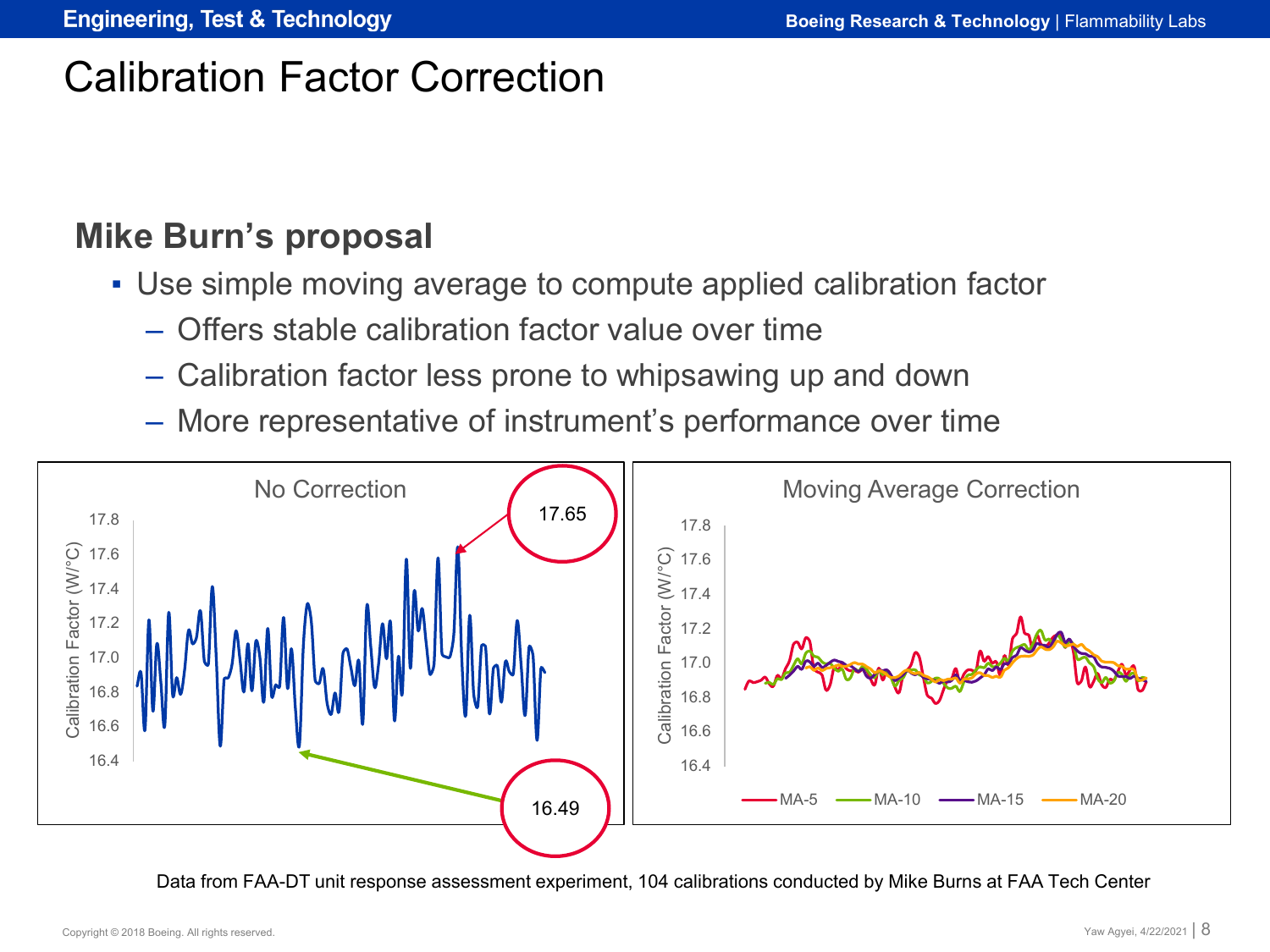#### **Moving Average Sensitivity Analysis**

- Determine most practical moving average interval
- **Sets the interval for moving average calculation**
- 56% range reduction using moving average interval of 5 best option



Data from FAA-DT unit response assessment experiment, 104 calibrations conducted by Mike Burns at FAA Tech Center